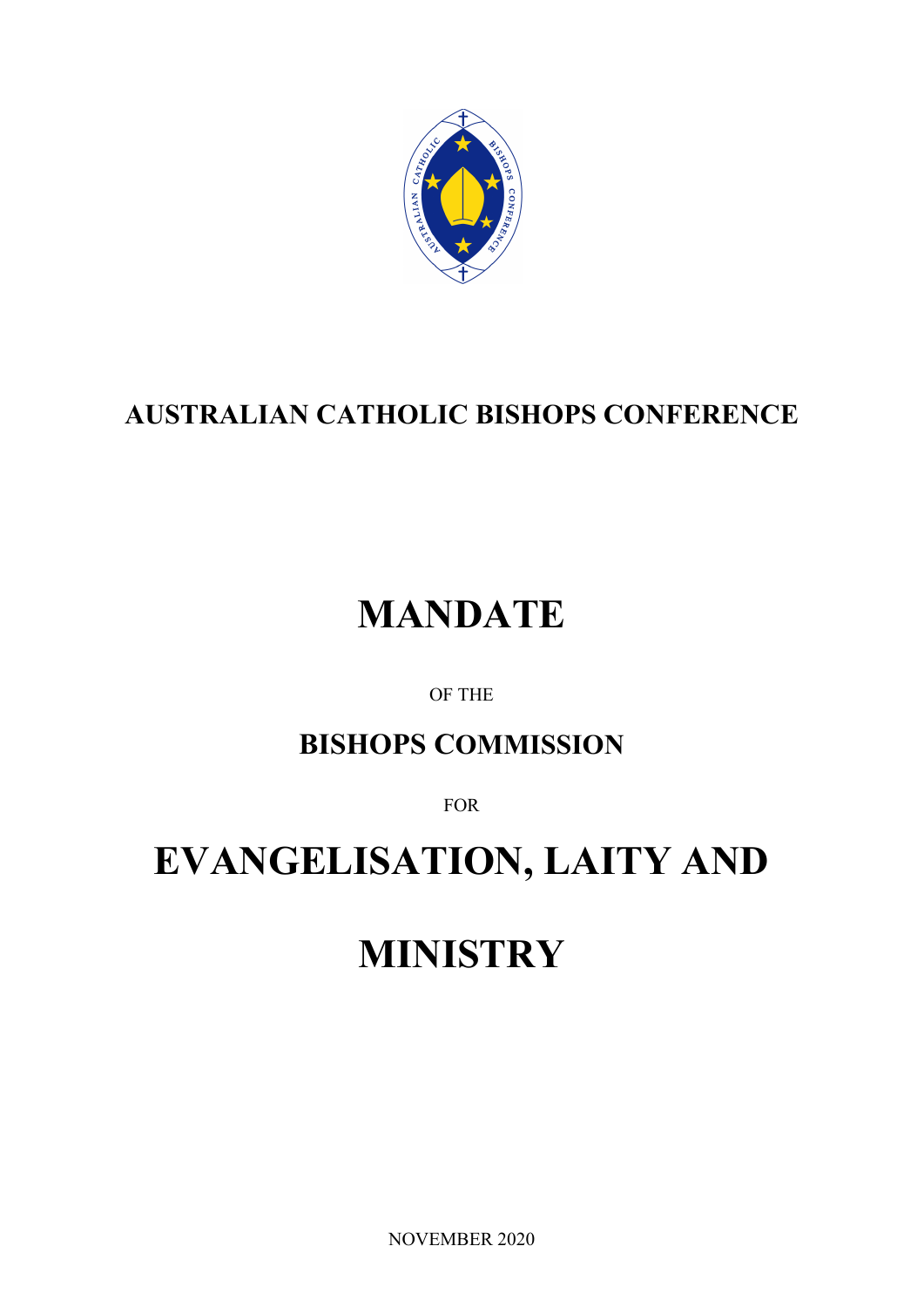#### **Preamble**

"Go therefore and make disciples of all nations, baptising them in the name of the Father and of the Son and of the Holy Spirit, and teaching them to obey everything that I have commanded you. And remember, I am with you always, to the end of the age."

Matthew 28:19-20 (NRSV)

Jesus' final words to the apostles are the centrepiece of the Christian mission to evangelise. We are commissioned to go forth inviting people to discipleship, grounded in Jesus' ongoing living presence in the Holy Spirit.

*The primary focus for evangelising is the love of Jesus which we have received, the experience of salvation which urges us to ever greater love of him* (*Evangelii Gaudium* n.264)

*Those who have opened their hearts to God's love, heard his voice and received his light cannot keep this gift to themselves. (Lumen Fidei* n.37*)*

Evangelisation is characterised by an *encounter* with the living Jesus, formation in *discipleship* and *mission* in the world*.*

*Being Christian is not the result of an ethical or a lofty idea, but the encounter with an event, a person, which gives life a new horizon and a decisive direction. (Deus Caritas Est,* n.1*, Benedict XVI)*

ENCOUNTER: At the heart of evangelisation is an encounter with the living Jesus and understanding that *"Jesus Christ loves you; he gave his life to save you; and now he is living at your side every day to enlighten, strengthen and free you."* (*Evangelii Gaudium* n.164) Jesus invites us into relationship with him, to participate in his Church and to carry his love into the world. Our relationship with Jesus is sustained by the Holy Spirit through the intimacy of eucharist, sacraments, scripture, prayer and mercy.

*In these three truths – God loves you; Christ is your saviour; he is alive – we see God the Father and Jesus. Wherever the Father and the Son are, there too is the Holy Spirit … when you receive the Spirit, he draws you ever more deeply into the heart of Christ, so that you can grow in his love, his life and his power. (Christus Vivit,* n.130*)*

DISCIPLESHIP: *In virtue of their baptism, all the members of the People of God have become missionary disciples. (*cf. Mt 28:19*; EG* n.120*, cf. Lumen Gentium* Chapter 2*)*

Disciples are called to listen with openness and generosity to God's Word, responding to the deeply personal invitation to follow after Jesus as friend and shepherd, so as to live out his commandment of love in a community committed to service and witness.

MISSION: *The whole Church therefore is called to evangelise, and yet within her we have different evangelising tasks to accomplish (Evangelii Nuntiandi* n.66*)*

Bishops, priests and deacons, and those laity called to ecclesial ministry, gather and sustain the People of God through sacrament, teaching and proclamation. Religious, laity, families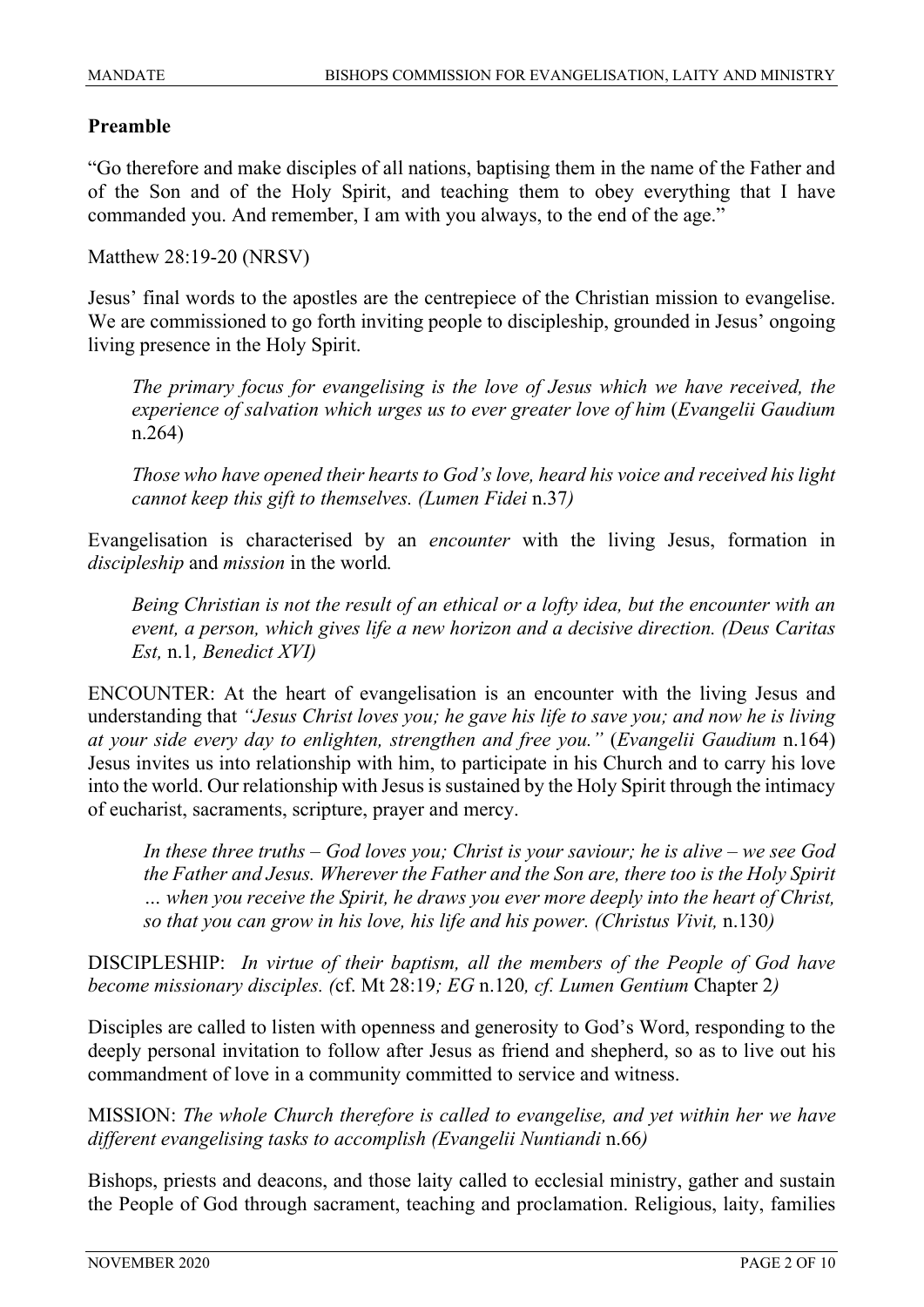and young people, carry the Gospel into the world transforming it through witness, word, holiness, mercy and life (cf. *Evangelii Nuntiandi* n.66-73). Equally, ordained and lay are coresponsible for the Church's mission and must be formed accordingly (cf. Benedict XVI, *Church Membership and Pastoral Responsibility*, 26 May 2009).

*For the Church, evangelising means bringing the Good News into all the strata of humanity, and through its influence transforming humanity from within and making it new. But there is no new humanity if there are not first of all new persons renewed by Baptism and by lives lived according to the Gospel (Evangelii Nuntiandi,* n.18*)*

#### **1. Membership and Meetings**

- 1.1. The Commission shall comprise eight (8) bishops as determined by the by-laws of the Australian Catholic Bishops Conference.
- 1.2. The Commission shall meet prior to the biannual plenary meeting of the Conference as determined by the Permanent Committee.
- 1.3. The Commission shall meet using communications technology when the agenda or circumstances warrant.

#### **2. Areas of Responsibility**

The Commission sets priorities in consultation with the Australian Catholic Bishops Conference, planning and developing strategies at the national level in the following areas of responsibility:

- 2.1. Evangelisation
- 2.2. Active participation of all the baptised in the life of the Church
- 2.3. Catechesis and faith Formation
- 2.4. Co-responsibility in ministry and mission
- 2.5. Lay ecclesial ministers
- 2.6. Film and Broadcasting
- 2.7. Parishes
- 2.8. Youth and Young adults
- 2.9. Clergy Life and Ministry including bishops, priests, deacons
- 2.10. Catholic religious
- 2.11. Wellbeing and participation including disability, sport, culture
- 2.12. Migrants and refugees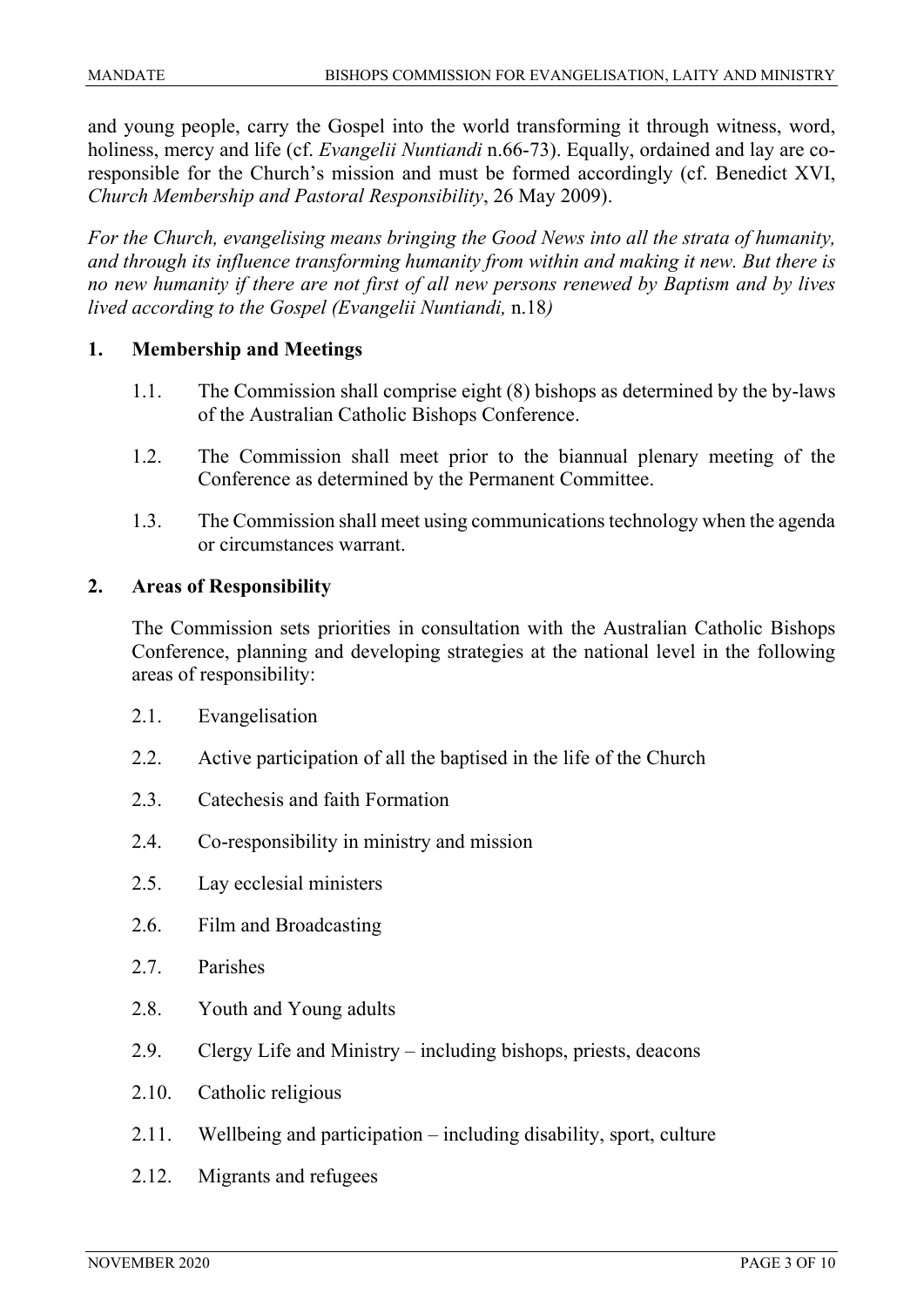#### **3. Particular Functions**

- 3.1. The Commission guides and supports the activity of the Church and its agencies in these areas:
	- 3.1.1. Outreach to all: those who have no faith; those who do not share the Catholic faith; those who are disconnected from the Church; those seeking to become members of the Church and those who are actively involved in the Church
	- 3.1.2. The life and mission of evangelising communities
	- 3.1.3. The formation of a co-responsible laity that live out their baptismal vocation through participating in the life and mission of the Church and in the lay apostolate
	- 3.1.4. Particular groups of Catholics: Women, men, young people, disabled, ecclesial movements, Associations of Christ's Faithful, and Associations of Catholic Professionals
	- 3.1.5. Those appointed to ministry within the Church
	- 3.1.6. Catechesis and faith formation
	- 3.1.7. The Pontifical Mission Societies
	- 3.1.8. Supervising the National Centre for Evangelisation and the Australian Catholic Migrant and Refugee Office.
- 3.2. The Commission, as approved or requested by the Australian Catholic Bishops Conference, develops national policies in specific areas of its responsibility.
- 3.3. The Commission undertakes public and private advocacy in support of its areas of responsibility.
- 3.4. The Commission undertakes such specific projects as the Australian Catholic Bishops Conference may from time to time approve or request.
- 3.5. The Commission will designate bishops to act as its delegates in the following areas:
	- 3.5.1. Evangelisation and Missionary Discipleship (including women and youth)
	- 3.5.2. Ministry (including clergy, religious and lay ecclesial ministers)
	- 3.5.3. Ecclesial movements, Associations of Christ's Faithful and Associations of Catholic Professionals
	- 3.5.4. Australian Catholic Migrant and Refugee Office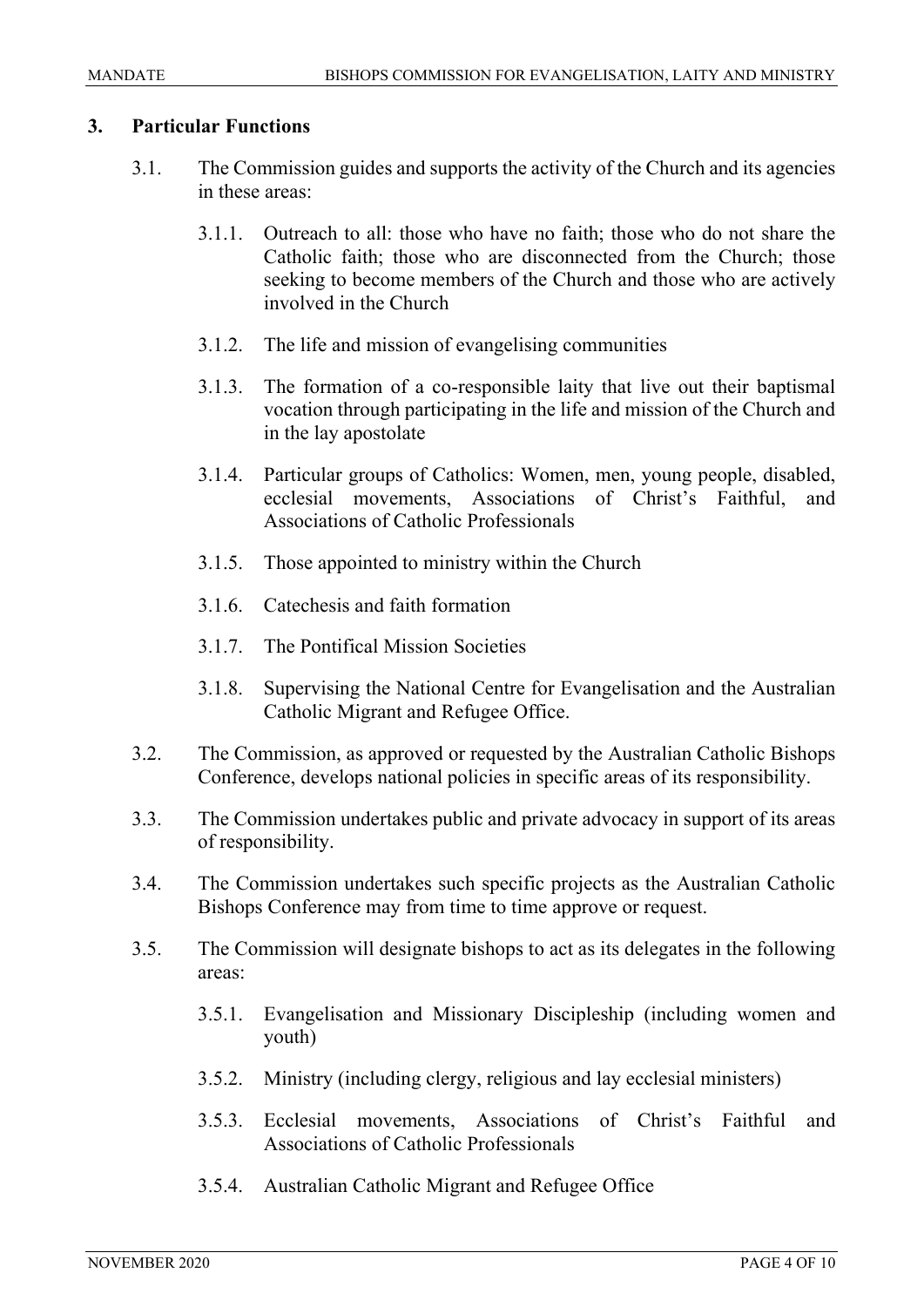#### 3.5.5. Catholic Mission

#### **4. Advisory Role**

The Commission advises the Australian Catholic Bishops Conference and its Members on issues that arise in the areas of its responsibility and, where appropriate, makes recommendations for action that might be undertaken at a national level.

#### **5. Advisory Body**

The Commission establishes, in accordance with the mandates in Schedule 1, the following advisory body to assist it in its responsibilities:

5.1. Council for Evangelisation, Laity and Ministry

#### **6. Relations**

The Commission will maintain links, liaise with and host informal forums with key bodies to assist in serving its mandate

- 6.1. Links with the Holy See:
	- 6.1.1. Congregation for the Evangelisation of Peoples (including Pontifical Mission Societies) and the Pontifical Council for Promoting the New Evangelisation
	- 6.1.2. Congregation for Clergy
	- 6.1.3. Congregation for Institutes of the Consecrated Life and Societies of Apostolic Life
	- 6.1.4. Dicastery for the Laity, Family and Life
	- 6.1.5. Dicastery for Communications
- 6.2. Liaison with key national and international bodies:
	- 6.2.1. National Council of Priests
	- 6.2.2. Australian Confraternity for Catholic Clergy
	- 6.2.3. National Association of Deacons
	- 6.2.4. Australian Catholic Diocesan Vocations Directors Conference
	- 6.2.5. Australian Network of Diocesan Youth Ministry Coordinators
	- 6.2.6. Mission Planners Network of Oceania
	- 6.2.7. Catholic Mission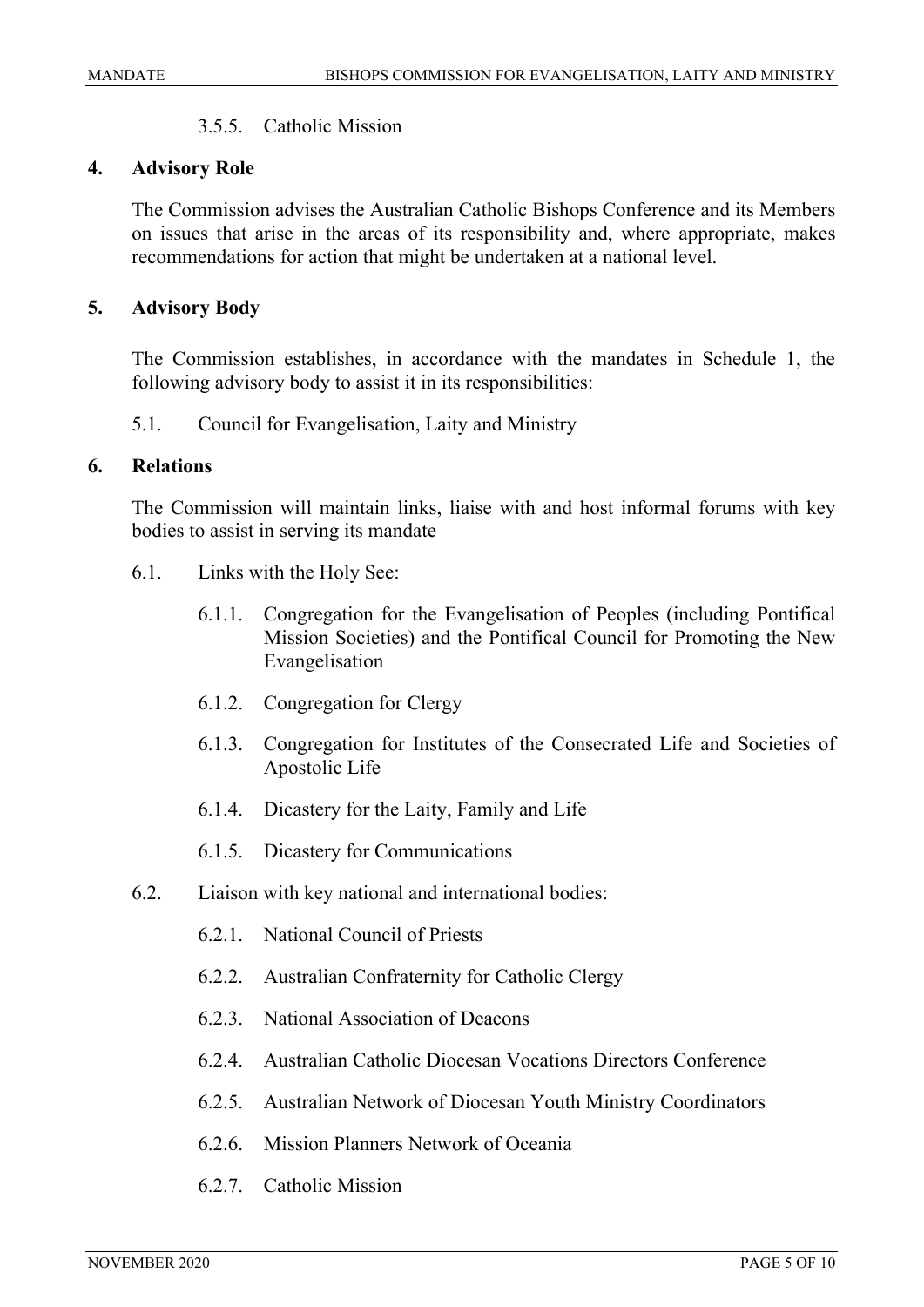- 6.2.8. SIGNIS the World Association for Catholic Communications
- 6.2.9. CHARIS Catholic Charismatic Renewal International Service
- 6.2.10. Catholic Biblical Federation
- 6.2.11. Aid to the Church in Need
- 6.3. The Commission will host ad hoc informal forums to listen to and to inform networks associated with its areas of responsibility.
- 6.4. The Commission may approve the establishment of relations with other organisations.

#### **7. Offices**

The Commission supervises the work of the following offices of its Secretariat in accordance with the mandates detailed in Schedule 2.

- 7.1. National Centre for Evangelisation
- 7.2. Australian Catholic Migrant and Refugee Office

#### **8. Secretariat**

The Secretariat for Evangelisation: Laity and Mission assists the Commission in fulfilling its tasks.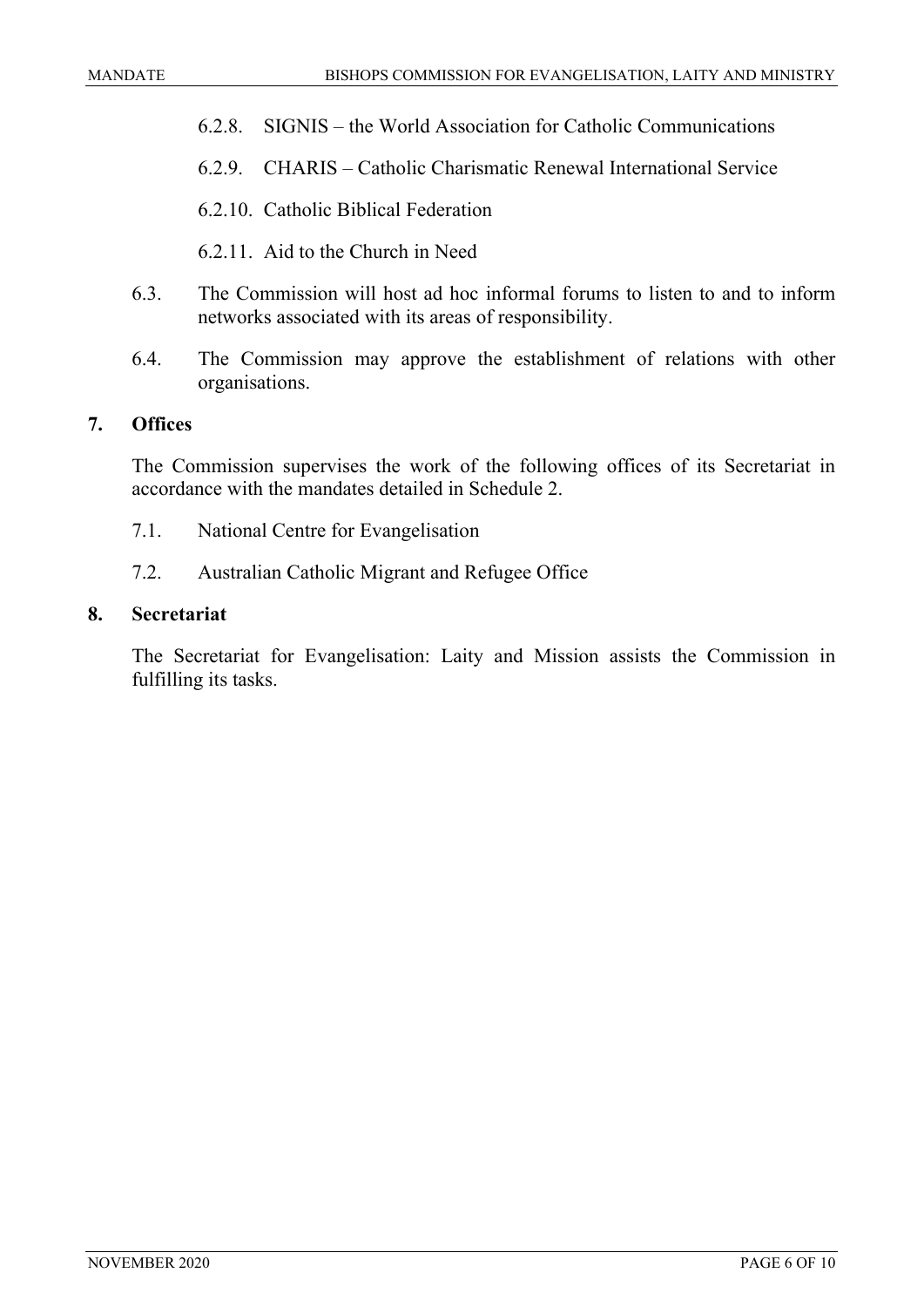### **Schedule 1: Mandate for Advisory Body**

| Name:                               | Council for Evangelisation, Laity and Mission                                                                                                                                                                                                                                                                                                                                                   |
|-------------------------------------|-------------------------------------------------------------------------------------------------------------------------------------------------------------------------------------------------------------------------------------------------------------------------------------------------------------------------------------------------------------------------------------------------|
| $Area(s)$ of<br>Responsibility:     | The Bishops Commission for Evangelisation: Laity and Ministry<br>establishes an advisory body which will be co-responsible in its<br>contribution and discernment of matters pertaining to the Commission's<br>mandated responsibilities (item 2), functions (item 3) and relations (item<br>6).                                                                                                |
|                                     | In particular the Council will assist with insights, experiences and<br>consultation with local Catholic communities.                                                                                                                                                                                                                                                                           |
|                                     | The Council will provide advice, individually or collectively, to the<br>Commission with all decisions remaining the responsibility of the<br>Commission members.                                                                                                                                                                                                                               |
| Number of<br>Members:               | Appointment of up to eight (8) councillors, with areas of speciality in<br>evangelisation, clergy life and ministry, youth and laity.                                                                                                                                                                                                                                                           |
|                                     | The Chairman of the Commission will represent the Commission, or<br>appoint a representative, at any additional meetings of the Council.                                                                                                                                                                                                                                                        |
|                                     | The Council Chair will ordinarily include the Chairman of the Bishops<br>Commission and the Executive Secretary in discussions and consult<br>them as part of the process of developing advice to the Commission.                                                                                                                                                                               |
| Appointment of<br>Members:          | Following the appointment of members to the bishops' commissions at<br>the May Plenary Meeting, the Bishops Commission for Evangelisation:<br>Laity and Ministry will appoint councillors for the three (3) year term<br>and will report these appointments to the Conference at the November<br>Plenary Meeting. The Commission may re-appoint councillors for one<br>or two subsequent terms. |
| Appointment of<br>Chairperson:      | The Bishops Commission for Evangelisation: Laity and Ministry, on<br>recommendation from the Council, will appoint the Chair for a three (3)<br>year term from the membership of the Council.                                                                                                                                                                                                   |
| Frequency and<br>Place of Meetings: | The Council will be part of, and contribute co-responsibly to discussion,<br>at the Commission's twice-yearly meeting.                                                                                                                                                                                                                                                                          |
|                                     | Meeting dates will be set by the Commission and its Executive<br>Secretary.                                                                                                                                                                                                                                                                                                                     |
|                                     | The Council may meet at other times as required using communications<br>technology as the circumstances warrant.                                                                                                                                                                                                                                                                                |
| Administrative<br>Support:          | The Commission's Executive Secretary will provide administrative<br>support to the Council.                                                                                                                                                                                                                                                                                                     |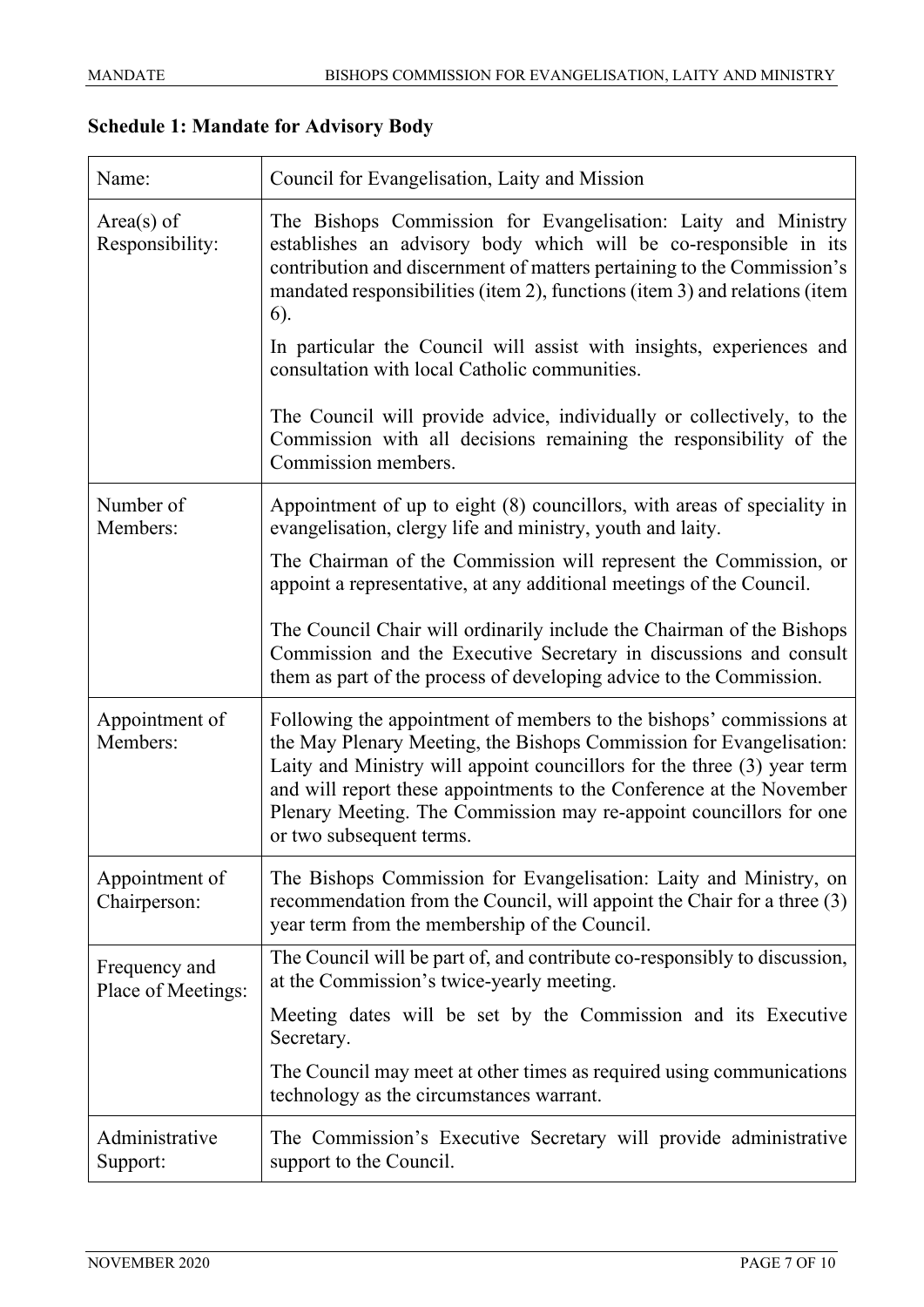### **Schedule 2: Mandate for Offices**

| Name:                           | National Centre for Evangelisation                                                                                                                                                                                                     |
|---------------------------------|----------------------------------------------------------------------------------------------------------------------------------------------------------------------------------------------------------------------------------------|
| $Area(s)$ of<br>Responsibility: | The National Centre for Evangelisation (NCE) is to strategically<br>promote and empower the Church's mission to evangelise and the<br>formation of missionary disciples. (Ref: Preamble: Encounter,<br>Discipleship, Mission).         |
|                                 | The NCE is to assist the Commission in meeting its areas of<br>responsibility ( <i>Item 2</i> ) and particular functions ( <i>Item 3</i> ).                                                                                            |
|                                 | The NCE is responsible to the Commission for:                                                                                                                                                                                          |
|                                 | Advice on national evangelisation strategies and support;                                                                                                                                                                              |
|                                 | • Resourcing a communal understanding of evangelisation and<br>associated ministries (e.g. youth, women, etc.) empowering local<br>enhancement and national effectiveness in the formation of co-<br>responsible missionary disciples; |
|                                 | • Accompaniment and catechetical formation to enquirers in order<br>to nurture their encounter with Christ and his local Church;                                                                                                       |
|                                 | • Promotion of Catholic teaching and information by engaging with<br>social, cultural and ecological concerns (e.g. film and<br>broadcasting, sport, wellbeing, etc.);                                                                 |
|                                 | • Coordinate and collaborate, particularly within the Australian<br>Catholic Bishops Conference, on national initiatives to enhance<br>evangelisation and missionary discipleship;                                                     |
|                                 | Networking with dioceses, organisations and bodies to listen and<br>share resources and strategies for evangelisation to ensure best<br>practice;                                                                                      |
|                                 | Active involvement in the Plenary Council journey and to lead<br>intuitively and proactively on its outcomes.                                                                                                                          |
|                                 | The initiatives of the NCE include:                                                                                                                                                                                                    |
|                                 | Catholic Enquiry Centre;                                                                                                                                                                                                               |
|                                 | Australian Catholic Youth Festival;                                                                                                                                                                                                    |
|                                 | Women's Leadership for Mission;                                                                                                                                                                                                        |
|                                 | Office for Film and Broadcasting;                                                                                                                                                                                                      |
|                                 | Proclaim – Evangelisation Conference;                                                                                                                                                                                                  |
|                                 | World Youth Day.<br>$\bullet$                                                                                                                                                                                                          |
|                                 | In carrying out its mandate the NCE seeks to empower, resource and<br>collaborate with ordained and laity networks across the diversity of the<br>Church.                                                                              |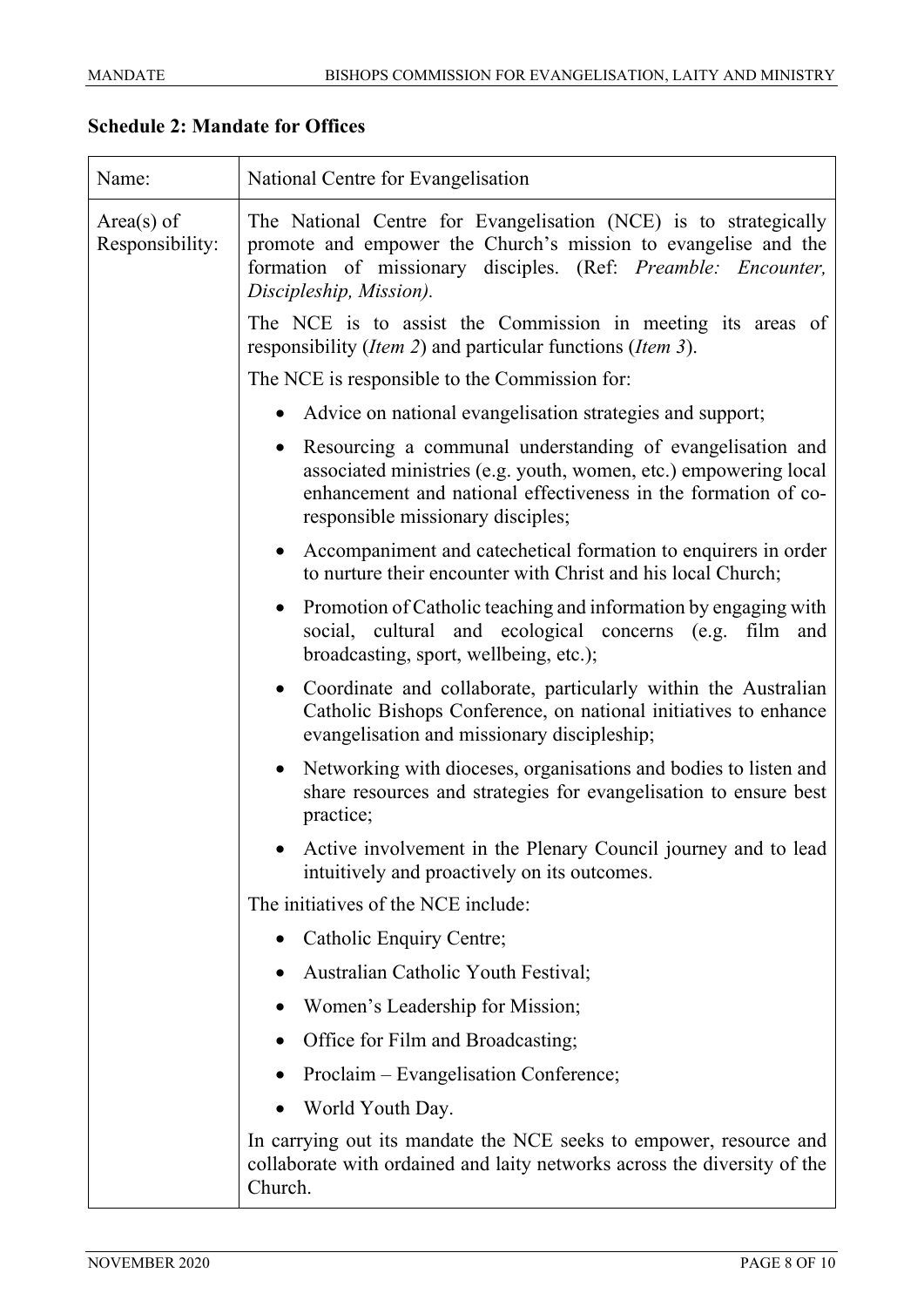|                             | N.B. italic references are to the BCELM Mandate                                                                                                                                                                                                                                                                                                                                                    |
|-----------------------------|----------------------------------------------------------------------------------------------------------------------------------------------------------------------------------------------------------------------------------------------------------------------------------------------------------------------------------------------------------------------------------------------------|
| Appointment of<br>Director: | The Director will be appointed on a standard ongoing employment<br>contract by the Bishops Commission for Evangelisation, Laity and<br>Ministry as a permanent employee of the Australian Catholic Bishops<br>Conference. The Director concurrently holds the office of Director of the<br>National Centre for Evangelisation and the Director of the Catholic<br>Enquiry Centre.                  |
| Staff:                      | The Office will employ staff as required from time-to-time to assist the<br>Director in meeting the Mandate.                                                                                                                                                                                                                                                                                       |
| Accountability:             | The Director is accountable to the Bishop Delegate for fulfilling the<br>Mandate of the National Centre for Evangelisation. The Director will be<br>accountable to the General Secretary or the Executive Secretary of the<br>Bishops Commission for Evangelisation, Laity and Ministry (as<br>mutually agreed) for fulfilling the position of Director. Staff are<br>accountable to the Director. |